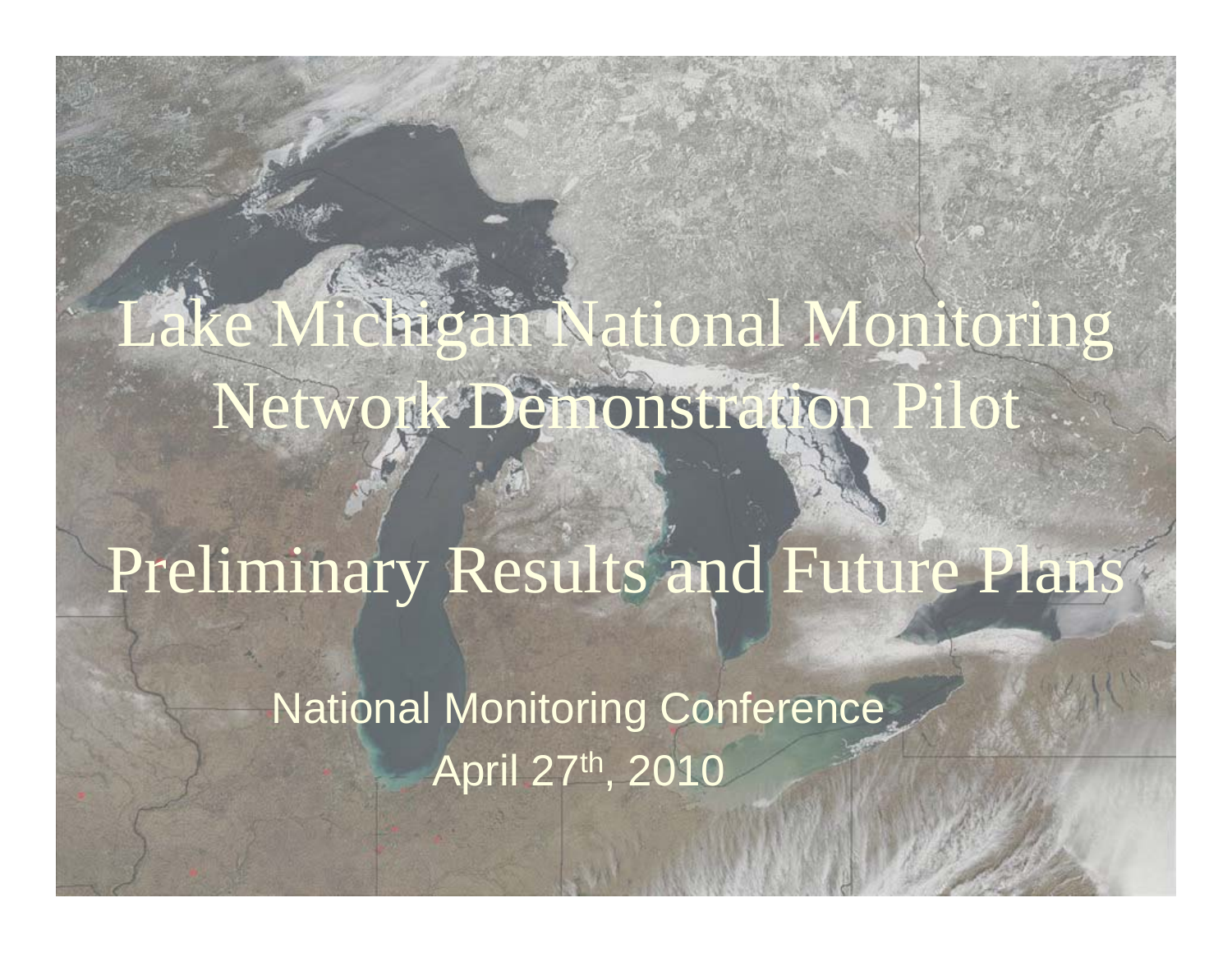## Presentation outline

- Lake Michigan Information
- Lake Michigan Pilot Study
	- Differences between Great Lakes and other Coasts
	- Monitoring Inventory
- **Lake Michigan Demonstration Effort** 
	- $\blacksquare$  2008  $-$ – nutrients in water column (partial year) and Semi $\,$  permeable membrane devices for polar organics at 20 sites
	- 2009 nutrients in water column at 20 sites (full year)
	- $\blacksquare$  2010 test automated underwater vehicle in near shore and tributary mouth for field parameters
- Other coordinated monitoring efforts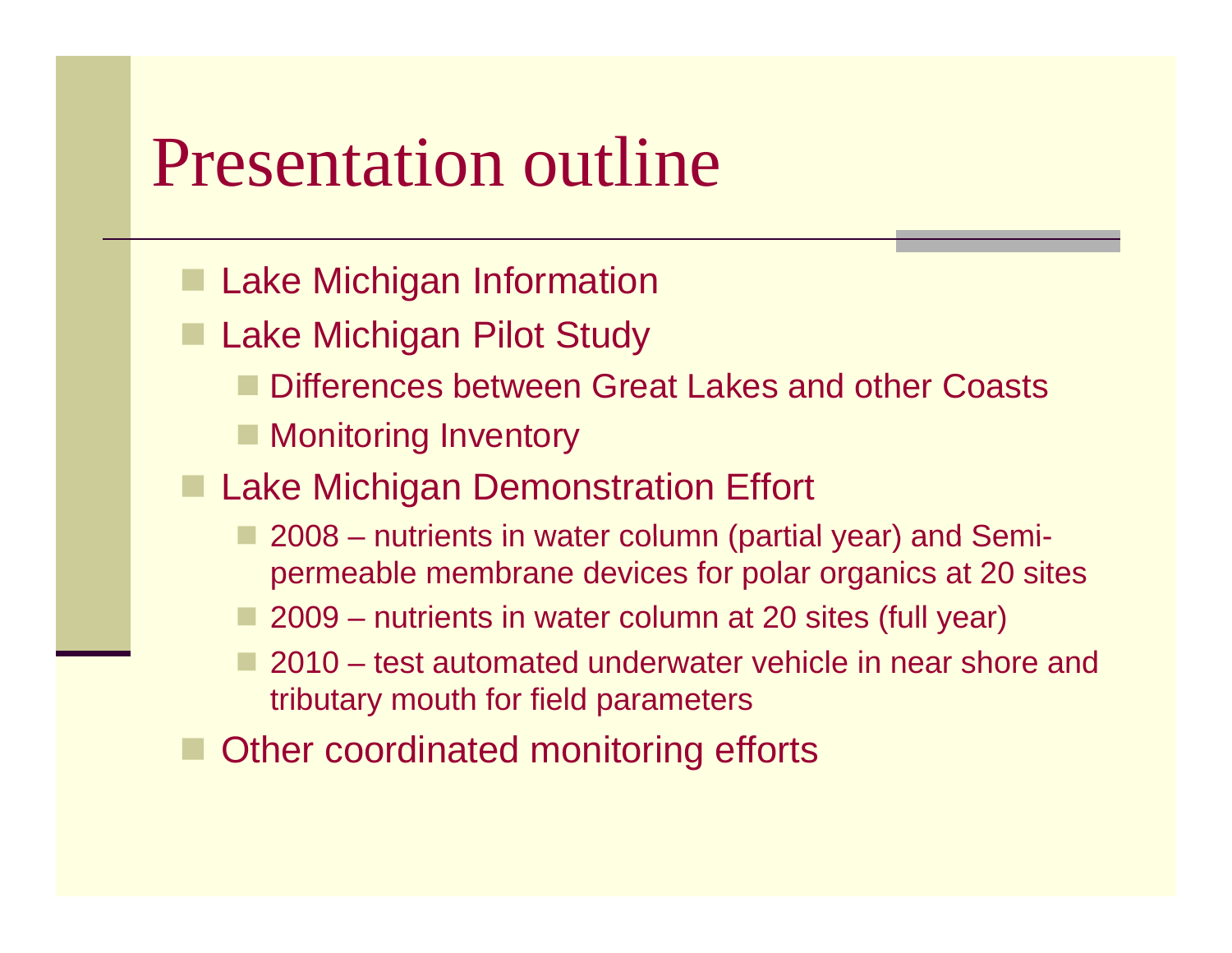## Lake Michigan Basin



#### **Size Statistics (Lake Michigan)**

| Length:                   | 307 miles              |
|---------------------------|------------------------|
| Width:                    | 118 miles              |
| Land<br>Drainage<br>Area: | 45,600 square miles    |
| Depth:                    | 925 feet maximum depth |
|                           | 279 feet average depth |
| Shoreline:                | 1,660 miles            |
|                           |                        |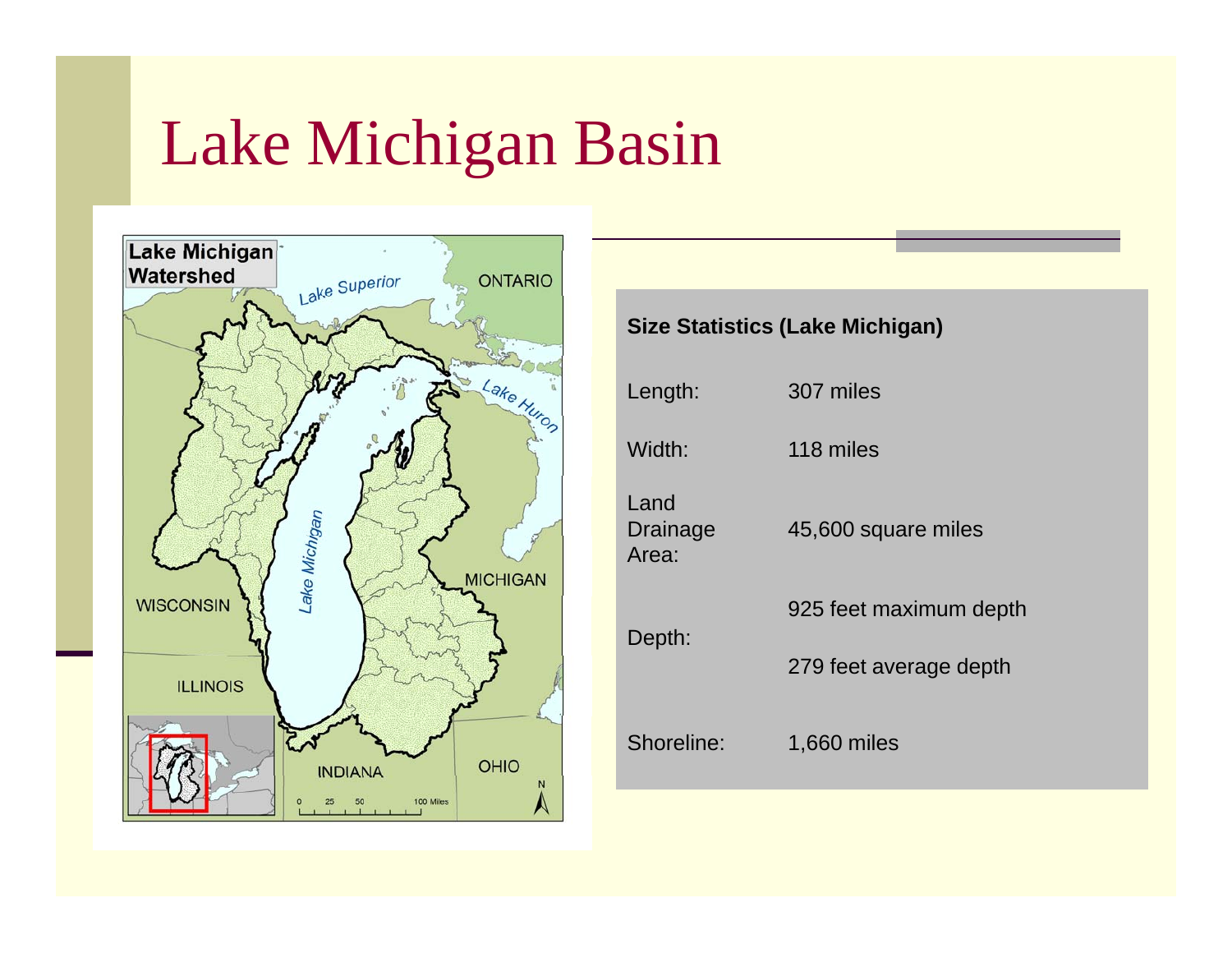## Primary Management Issues in the Lake Michigan Basin

- r. Aquatic invasive species
- r. Nutrient enrichment
- r. Beach Health
- r. ■ Contaminants – in Sediments, Fish and Drinking Water
- Nuisance algal blooms
- Habitat degradation
- Loss and Alteration of Coastal Wetlands
	- Fisheries and food web changes







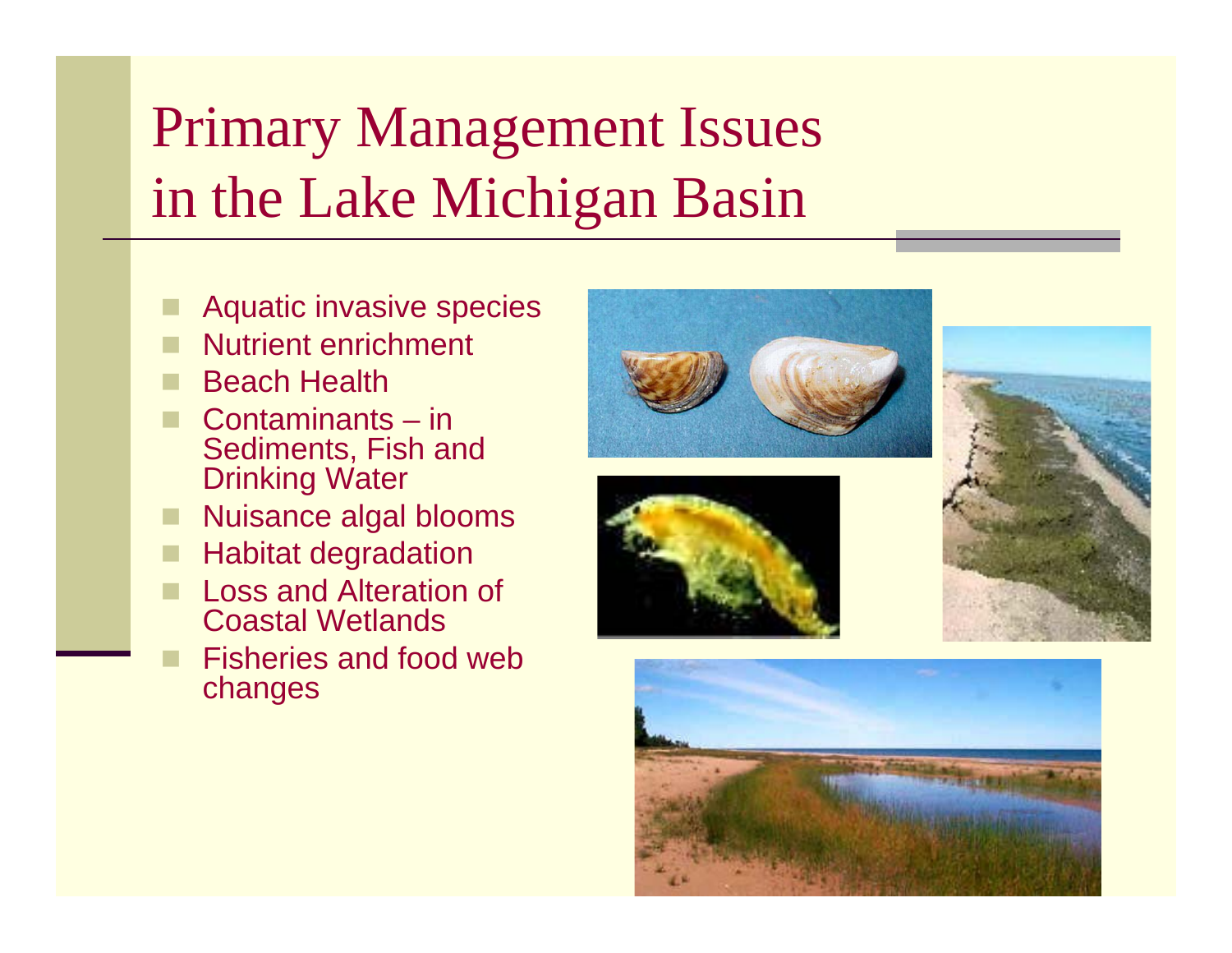## Lake Michigan Pilot

- **Lake Michigan Monitoring Coordination Council** coordinated the pilot study via nine resource component work groups
- $\blacksquare$  The Great Lakes Commission (GLC) led the effort
- **Nork group members represented:** 
	- States (ILEPA, INDEM, MIDEQ, WIDNR, WI GNHS), Feds ( USEPA, USGS, NPS, NOAA), Universities (Sea Grant, MSU, UW Milwaukee, Purdue), GLOS, and others
- Only pilot conducted in the Great Lakes. There are some NMN design differences between the Great Lakes coast and other coasts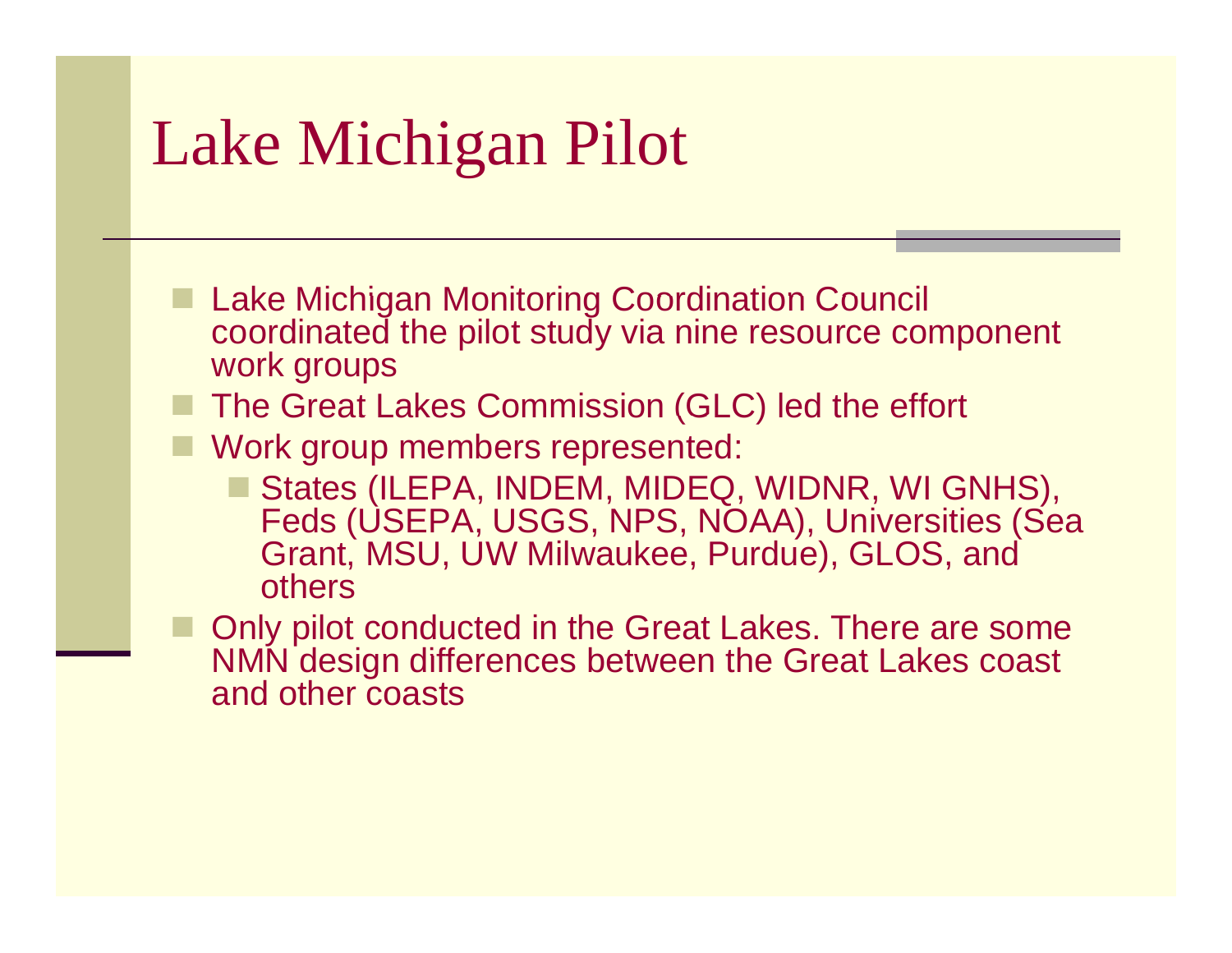## NMN Compartments vs. the Great Lakes "Fresh Coast" Compartments

- **Estuaries**
- **Nearshore**
- **Offshore**
- **Great Lakes**
- Rivers
- Ground Water
- Atmospheric Deposition
- **Beaches**
- **Wetlands**
- **Fresh Water Embayments**
- **GL Shallow Nearshore**
- **GL Medium Nearshore**
- **GL Offshore**
- Rivers
- Ground Water
- Atmospheric Deposition
- **Beaches**
- **Wetlands**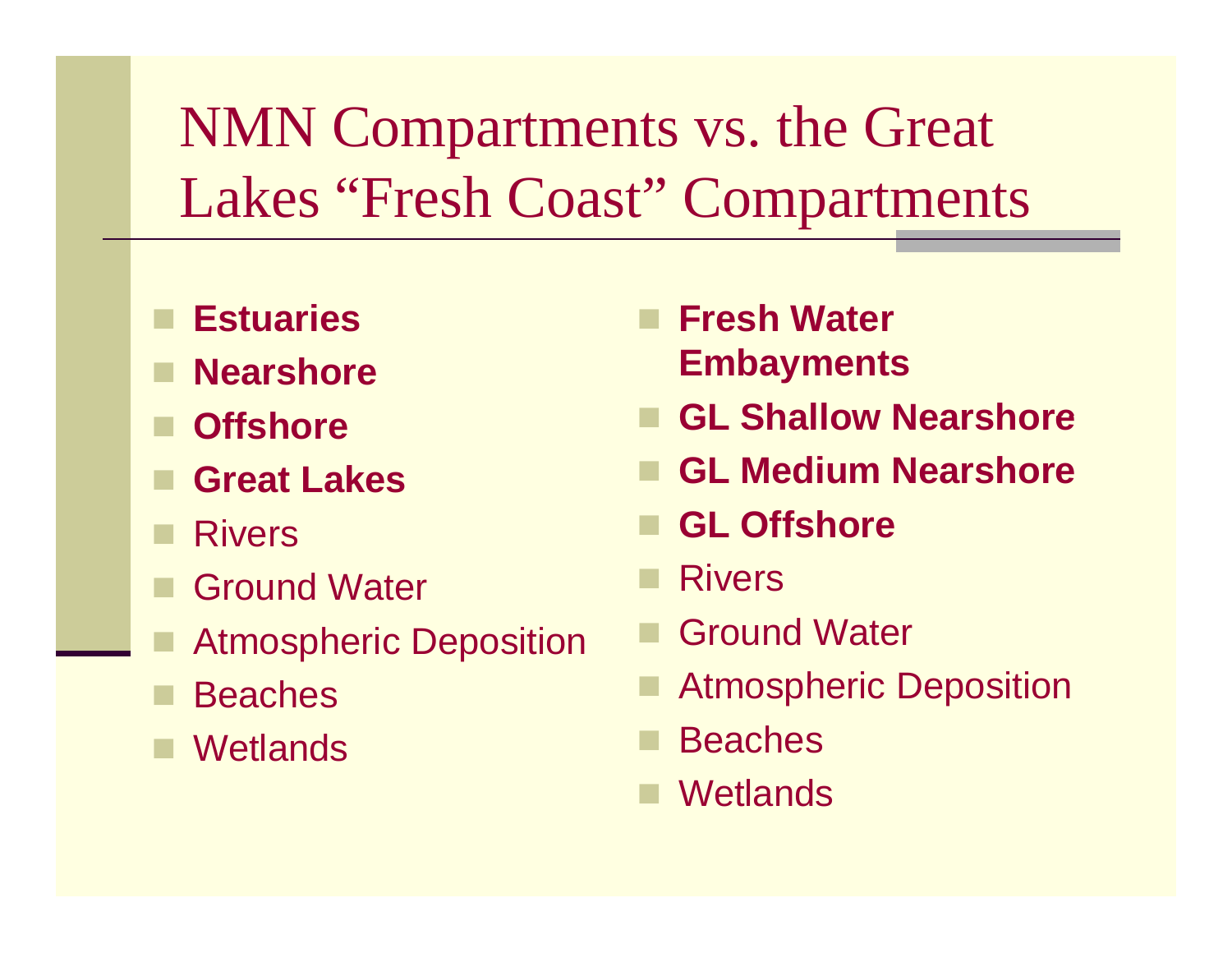### NMN Design Rivers

- $\blacksquare$  National design based on Hydrologic Unit Code (HUC) 6
- п Great Lakes and Lake Michigan on HUC 8



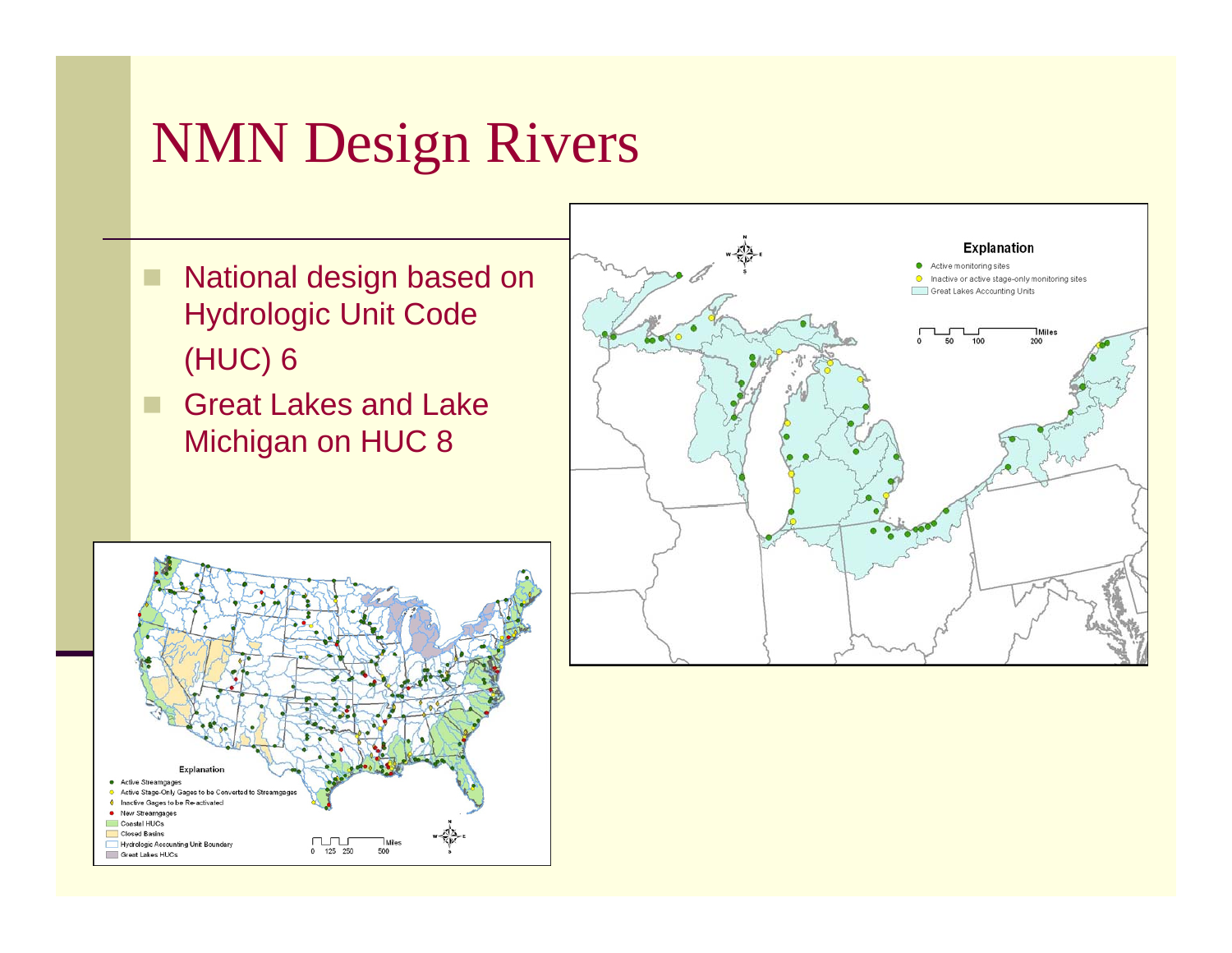### Great Lakes Near-shore/Off-shore

| Lake            | <b>Shallow/Medium</b><br><b>Near-shore</b><br><b>Boundary (m)</b> | $%$ of<br><b>Area</b> | <b>Near shore/Off-</b><br>shore Bound-<br>ary(m) | % of area<br>within Near-<br>shore | <b>Mean Depth</b><br>(m) |
|-----------------|-------------------------------------------------------------------|-----------------------|--------------------------------------------------|------------------------------------|--------------------------|
| <b>Superior</b> | 30                                                                | 10.0                  | 150                                              | 50.0                               | 149                      |
| <b>Michigan</b> | 30                                                                | 25.9                  | 80                                               | 51.4                               | 85                       |
| <b>Huron</b>    | 20                                                                | 25.1                  | 50                                               | 51.9                               | 59                       |
| <b>Erie</b>     | 10                                                                | 19.5                  | 20                                               | 54.8                               | 19                       |
| Ontario         | 30                                                                | 24.0                  | 80                                               | 50.4                               | 86                       |

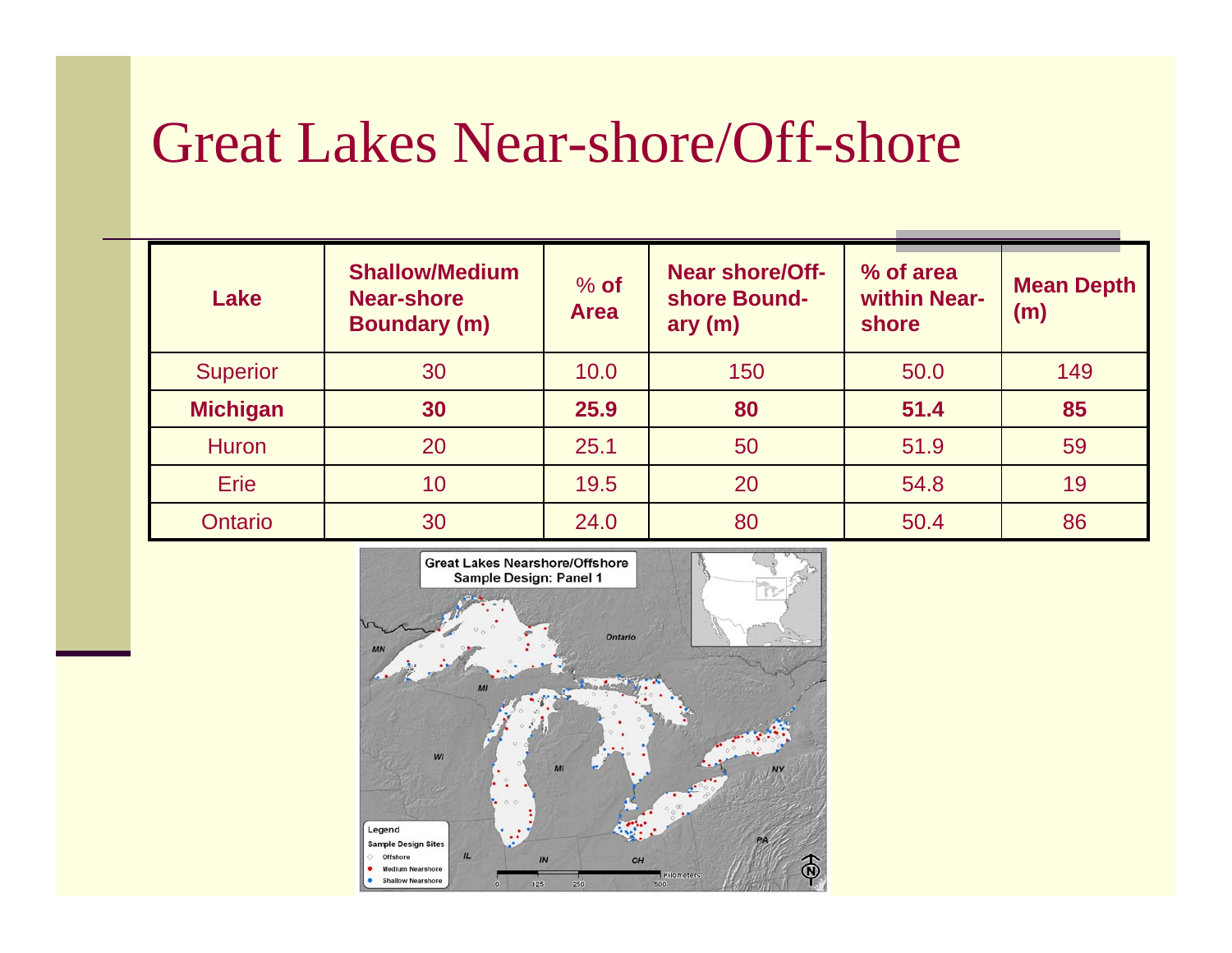### Great Lakes Monitoring Inventory

- Conducted by the Great Lakes Commission in 2004, indicated:
	- **E** Approximately 300 programs have conducted monitoring in some portion of the Lake Michigan Basin
	- A large majority of the monitoring programs were/are conducted by State and Federal **Agencies**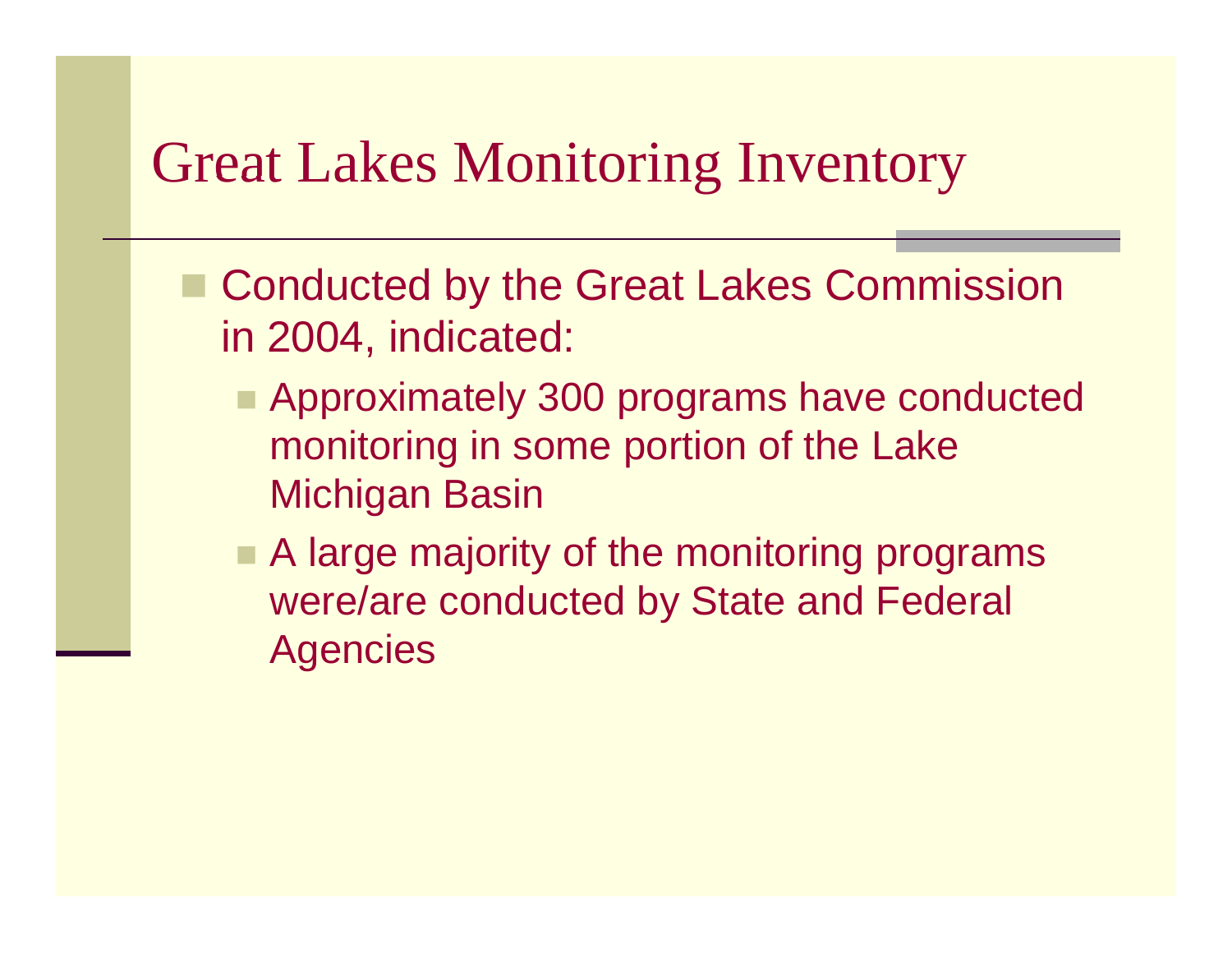## Lake Michigan Monitoring

|                               | <b>Major effort</b> | <b>Minor effort</b> |
|-------------------------------|---------------------|---------------------|
| <b>Estuaries/Embayments</b>   |                     | 11                  |
| <b>Near-shore</b>             |                     | 6                   |
| <b>Off-shore</b>              |                     | 3                   |
| <b>Rivers</b>                 | 3                   | 8                   |
| <b>Ground Water</b>           |                     | 5                   |
| <b>Atmospheric deposition</b> |                     | 5                   |
| <b>Wetlands</b>               | 3                   | 6                   |
| <b>Beaches</b>                |                     | 5                   |

Cost: Major is over \$1.0 million. Minor is less than \$1.0 million

Duration: Major is three or more years of ongoing monitoring. Minor is less than three years in duration.

Geographic Extent: Major indicates that an organization uses standard procedures and protocols over large areas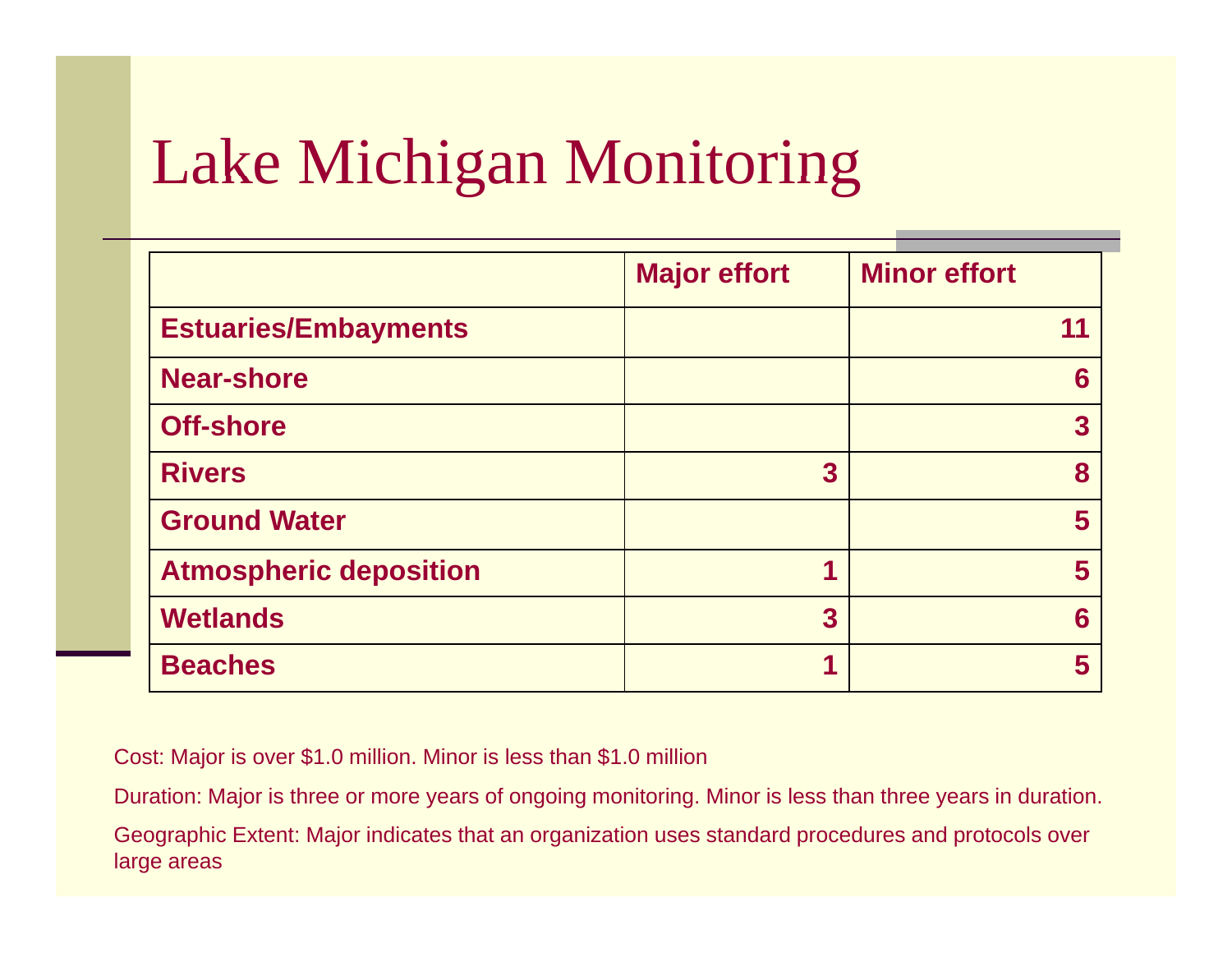## Lake Michigan Demonstration Effort

#### 2008

- All 20 river sites were sampled at the proposed NMN Tier 1 monitoring design for nutrient constituents and frequency
- Semi Permeable Membrane Devices (SPMDs) deployed at 20 sites for one month during base flow. SPMDs are passive samplers for assessing trace levels of hydrophobic organic contaminants designed to mimic biological membranes, such as the gills of fish.

#### 2009

- All 20 river sites were sampled at the proposed NMN Tier 1 monitoring design for nutrient constituents.
- Completed full year of sampling monthly and for 6 storm events. Only completed 6 months during FY08 due to late start.
- **Provides sufficient information for statistics and load estimates for** Lake Michigan basin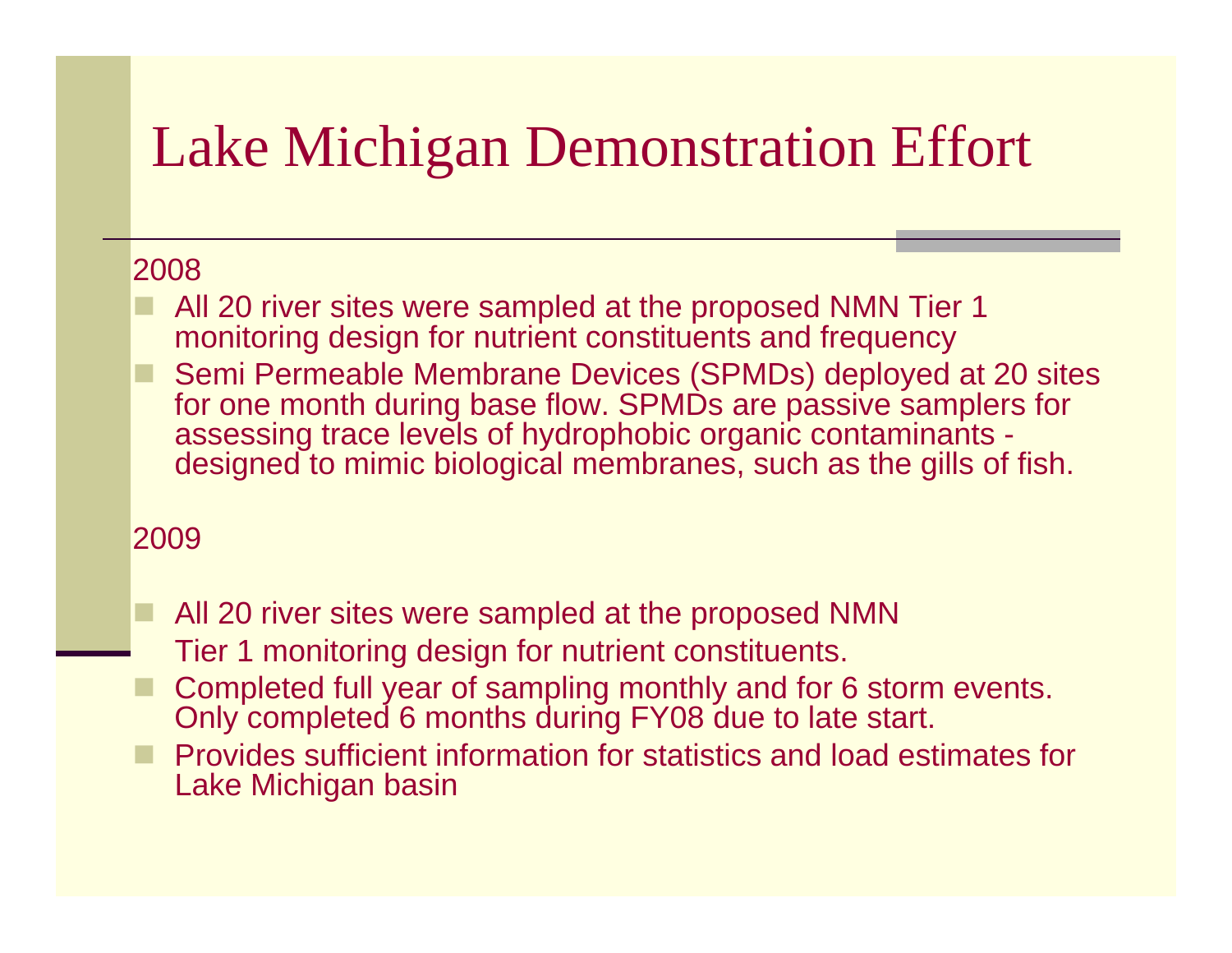## Lake Michigan Rivers Network

- $\mathbf{r}$ ■ Twenty sites
- $\blacksquare$  Includes a representative variety of land uses
- $\blacksquare$  Includes 72% of tributary inflow, relative to 90% for NMN on other coasts

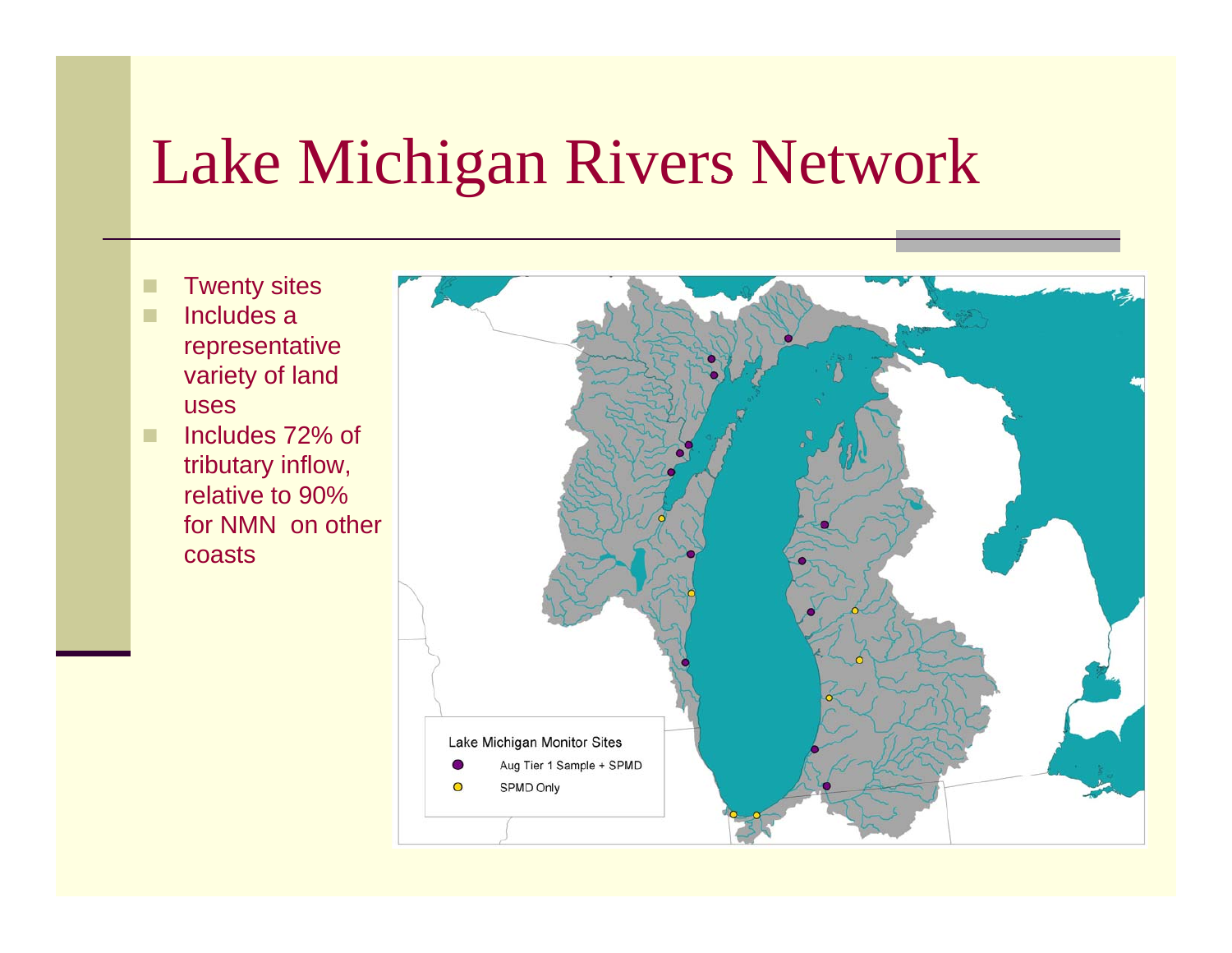#### Lake Michigan Tributary Demonstration Project Summary statistics — — Peshtigo River

| Analyte                      | <b>Maximum</b> | <b>Minimum</b> | <b>Mean</b> |
|------------------------------|----------------|----------------|-------------|
| Silica, mg/l                 | 11.7           | 7.1            | 9.271       |
| Ammonia, mg/l as N           | 0.274          | < 0.020        | 0.055       |
| NO3+NO2, mg/l as N           | 0.82           | 0.12           | 0.424       |
| Nitrite, mg/l as N           | 0.026          | 0.002          | 0.007       |
| Orthophosphate,<br>mg/l as P | 0.011          | < 0.016        | 0.007       |
| Phosphorus, diss<br>mg/l     | 0.016          | 0.006          | 0.011       |
| Phosphorus, tot mg/l         | 0.031          | 0.012          | 0.02        |
| Total nitrogen, diss<br>mg/l | 1.16           | 0.5            | 0.781       |
| Total nitrogen, tot<br>mg/l  | 1.12           | 0.57           | 0.845       |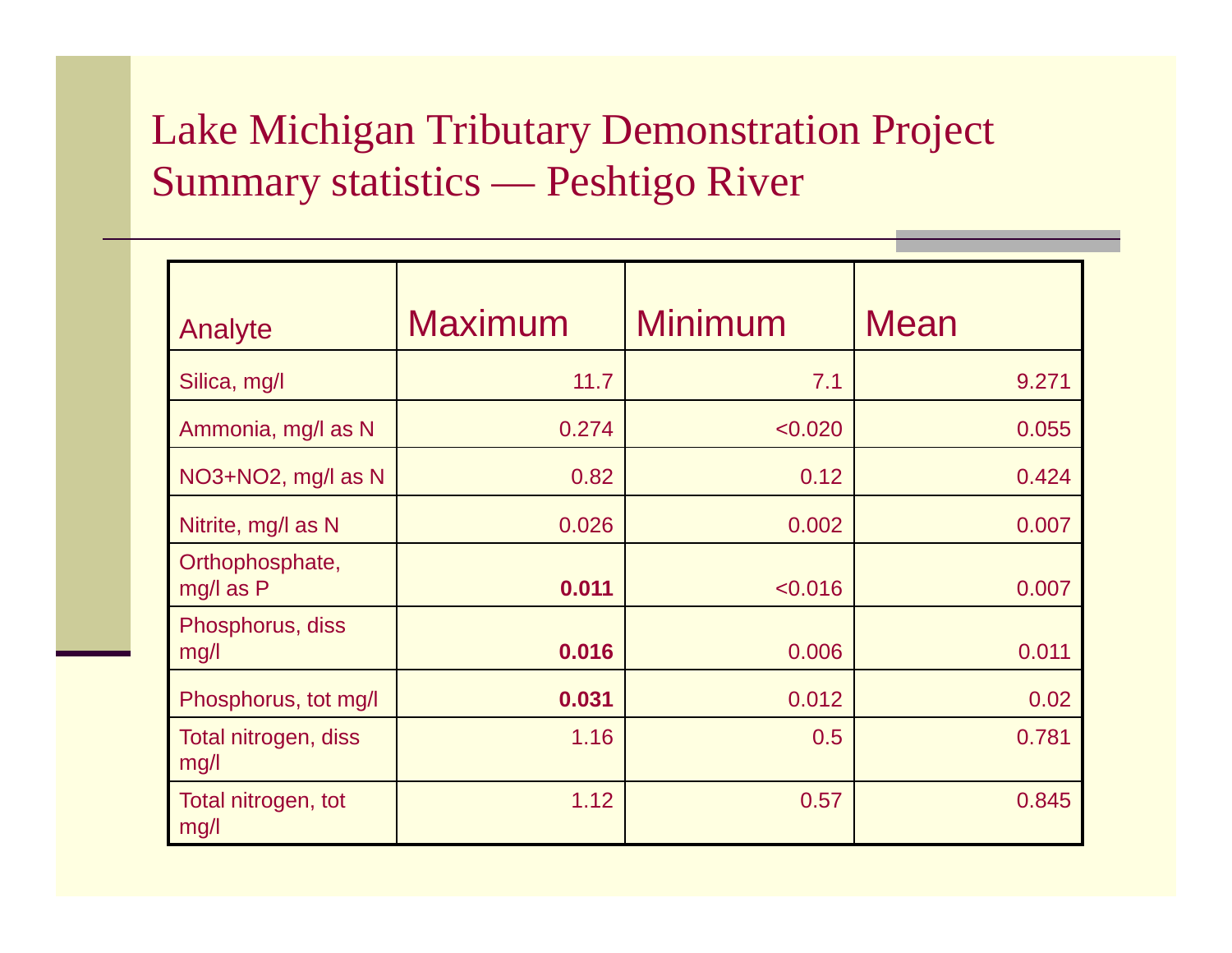### Lake Michigan Tributary Demonstration Project Summary statistics — Fox River at Mouth

| Analyte                      | <b>Maximum</b> | <b>Minimum</b> | <b>Mean</b> |
|------------------------------|----------------|----------------|-------------|
| Silica, mg/l                 | 22.4           | 3.1            | 13.929      |
| Ammonia, mg/l as N           | 0.278          | 0.025          | 0.158       |
| NO3+NO2, mg/l as N           | 0.8            | 0.34           | 0.529       |
| Nitrite, mg/l as N           | 0.041          | 0.018          | 0.026       |
| Orthophosphate,<br>mg/l as P | 0.063          | 0.004          | 0.04        |
| Phosphorus, diss<br>mg/l     | 0.09           | 0.014          | 0.056       |
| Phosphorus, tot mg/l         | 0.151          | 0.061          | 0.104       |
| Total nitrogen, diss<br>mg/l | 1.49           | 1.04           | 1.294       |
| Total nitrogen, tot<br>mg/l  | 1.9            | 1.26           | 1.55        |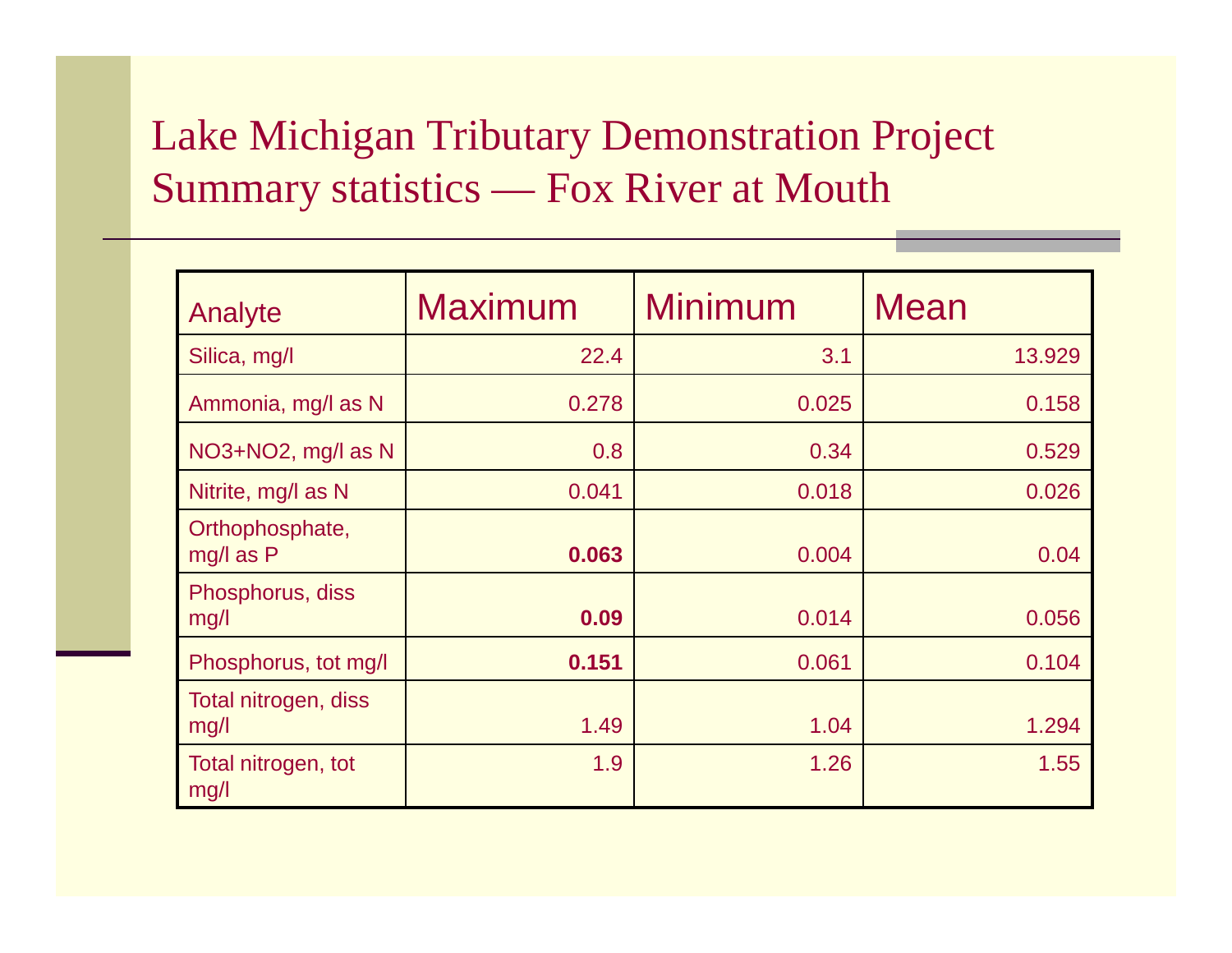Results of the Microtox acute toxicity screenin g of replicate SPMDs

- Manitowoc and Escanaba SPMDs lost to vandals.
- Of 18 remaining sites, only the Grand River had total PAHs above the reporting limit.
- Only Grand River, Paw Paw and White River indicated some toxicity. The source of toxicity is more than likely other than PAHs.
- Anticipated that more sites would show toxicity.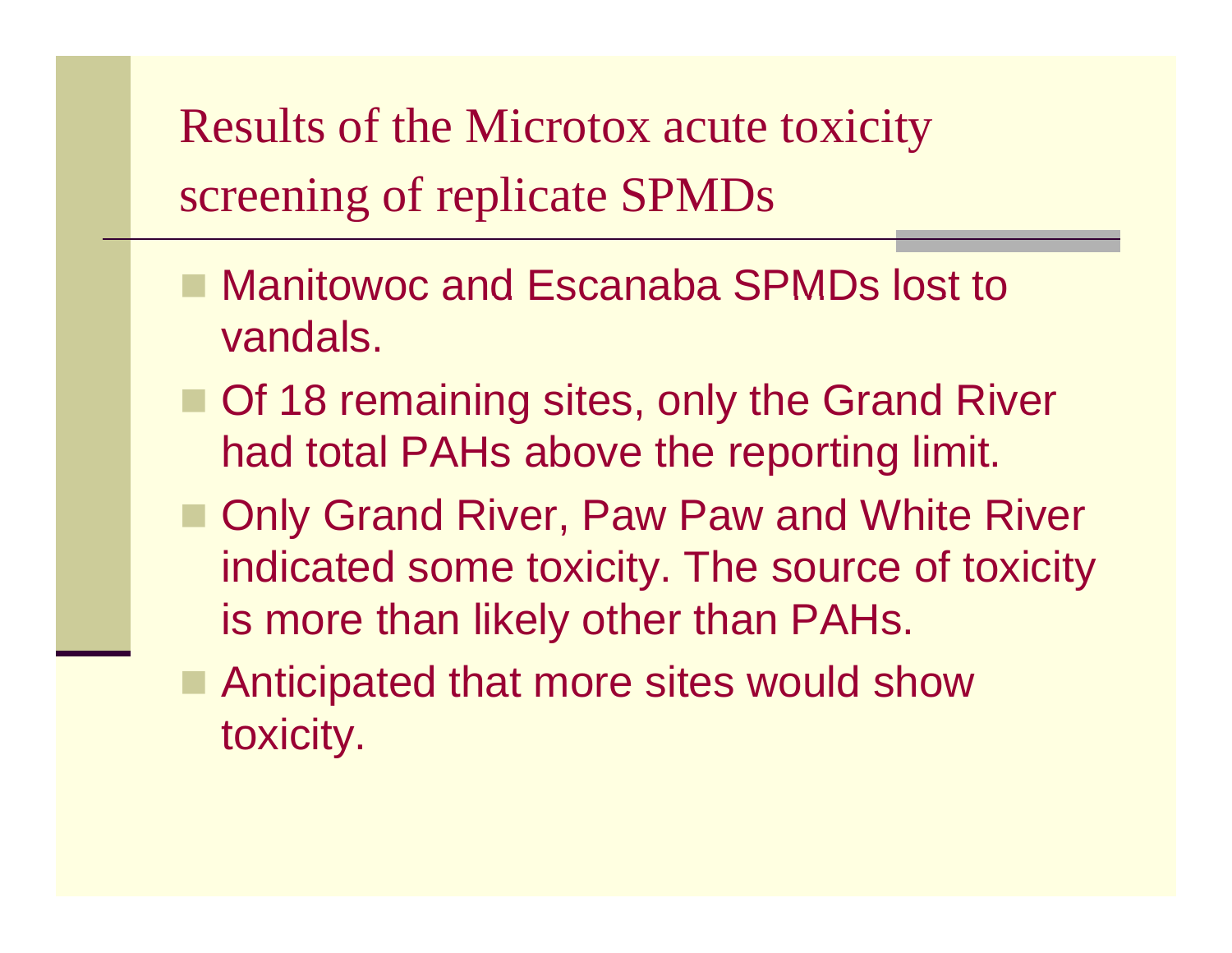## Planned 2010 Activity

- $\blacksquare$  Test approaches to connect water chemistry in tributaries to embayment and near shore (Milwaukee and Green Bay areas)
	- Autonomous Underwater Vehicle (AUV)
	- Water Quality Monitoring Survey (3-D)
	- **Bathymetric Survey**

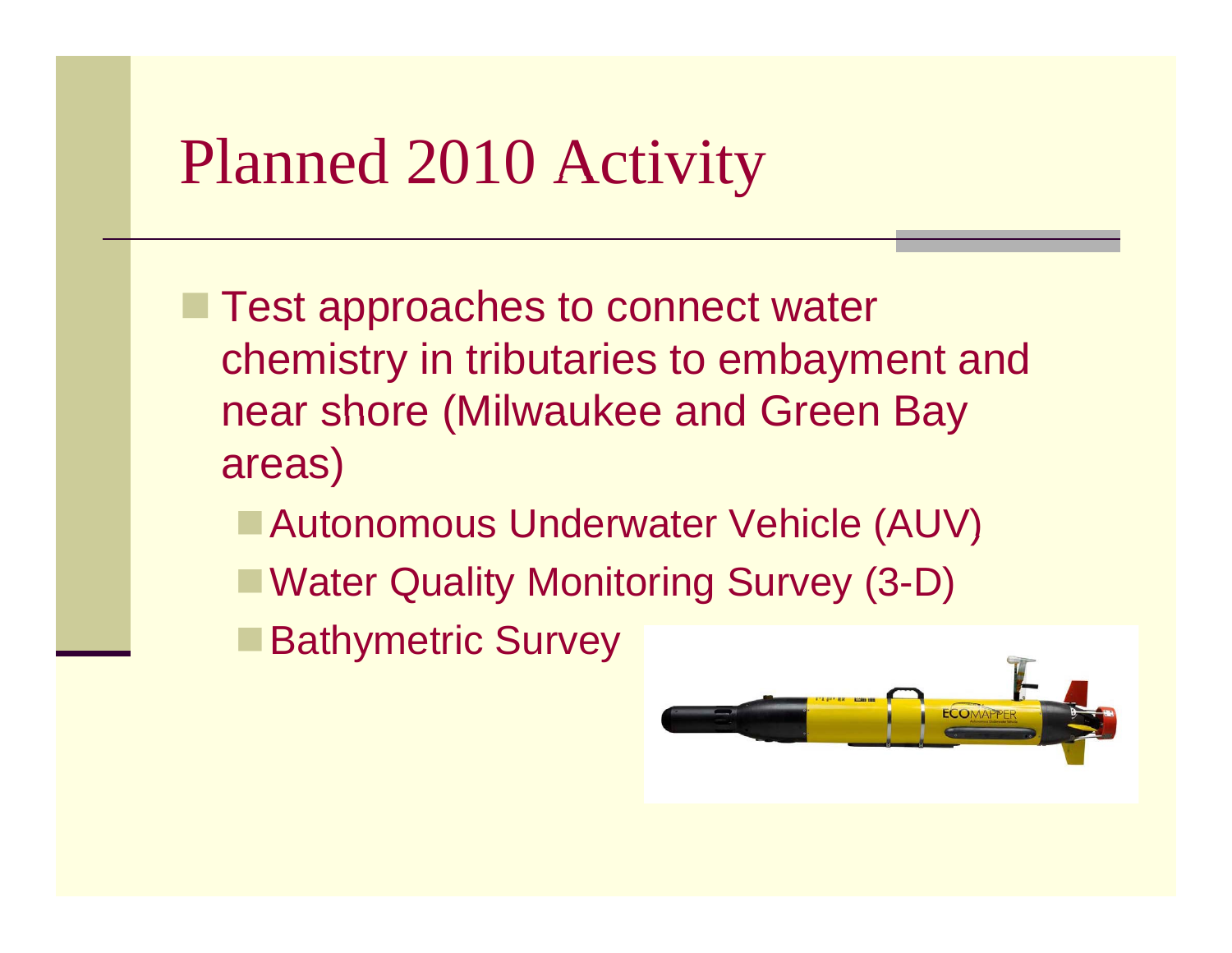## Water Quality Sensor Suite

- **Turbidity**
- Temperature
- Conductivity
- $\blacksquare$  Chlorophyll
- Dissolved Oxygen
- **∎ pH**
- **ORP**

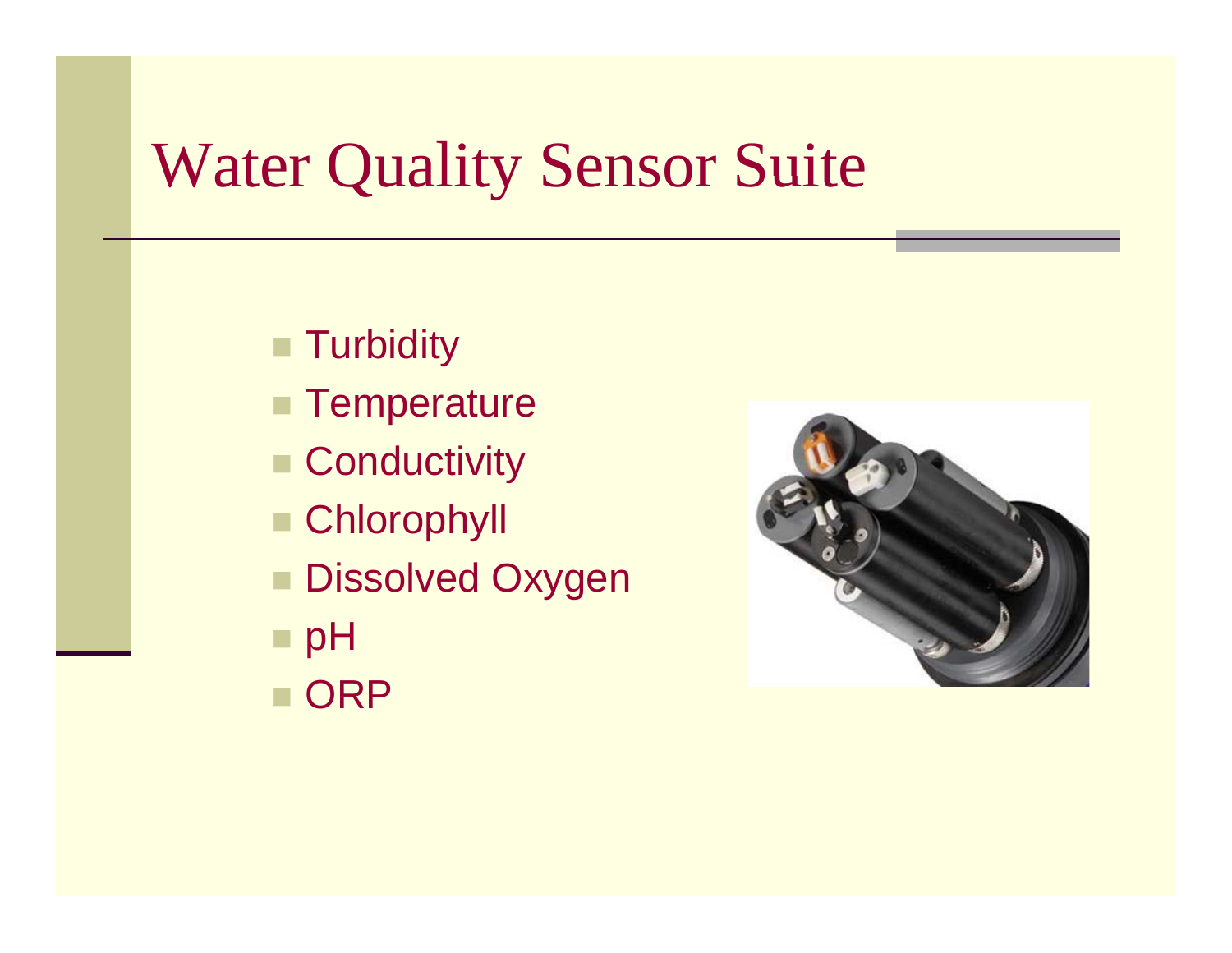## Other Coordinated Lake Michigan Monitoring Activities in 2010

- F. Near Shore Monitoring (NeMo) work group formed to organize a coordinated tributary, embayment, near shore effort
	- EPA National Coastal Assessment
	- **WI, IN, MI State tributary monitoring**
	- **EPA medium near-shore Triaxis Tow**
	- $\blacksquare$  University near shore activities
- Great Lakes Restoration Initiative (GLRI) tributary monitoring at all 59 NMN sites
	- **Nutrients at 30 sites**
	- Emerging contaminants (15 sites) and water borne viruses (8 sites)
	- **Passive samplers and wet chemistry for legacy and emerging contaminants at** 59 sites – will get concentration information from passives
	- Sensors for surrogate regression development 30 sites
	- Beach Health and other embayment and near-shore monitoring by Federal Agencies and others
	- Develop Chromoformic Dissolved Organic Matter (CDOM) sensor technology for embayment and near-shore chemistry
	- **E** Coordinated database development